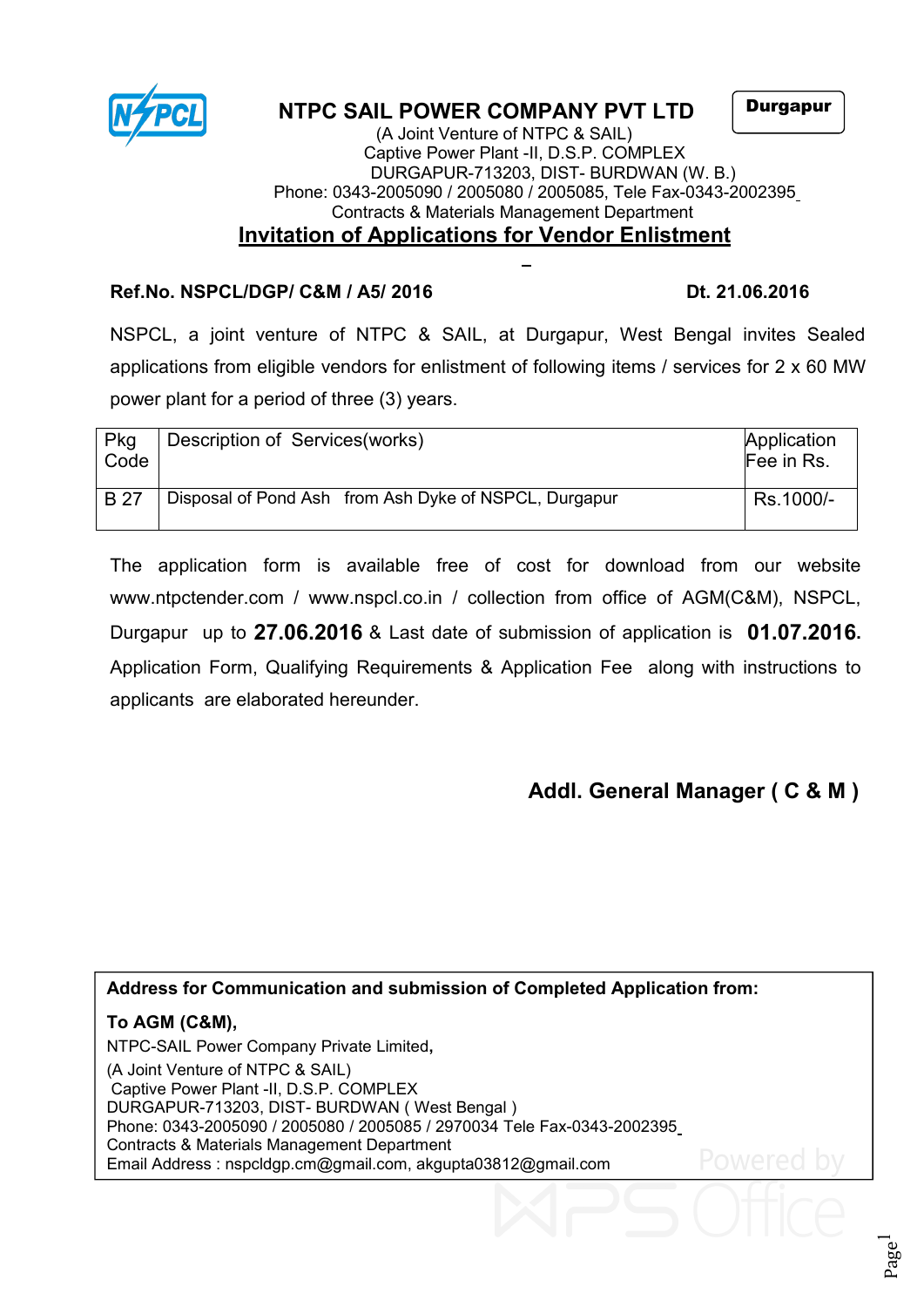- 1. **Application form:** The prescribed Application Form enclosed herewith should be furnished by all the applicants for the applicable/ relevant clauses.
- 2. **Application fee :** Application form to be submitted by the vendor alongwith non refundable application fee as specified against the item/ contract above in the form of a crossed account payee Demand Draft from a nationalized Bank/ scheduled Bank drawn in favour of 'NSPCL Durgapur'. No other mode of payment is acceptable.
	- 2.1 All eligible NSIC / SSI/ MSME units with proper certificates from the appropriate authority shall be exempted for payment of application fee. Bidders seeking exemption have to enclose a copy of valid Registration Certificate giving details of Stores, Monetary limit & Validity; failing which their application may not be considered.
- 3. **Qualifying Requirements (QR)** : 'QR' for the package has been mentioned bellow. Applicants have to meet the QR of the package for which application is submitted. All necessary documents as mentioned in the QR have to be submitted alongwith application.

### **4. How to Apply :**

- a) Interested applicant should submit application form as prescribed duly filled in and signed alongwith covering letter in the letter head of the company.
- b) Application must accompany with necessary application fee (Non refundable) as instructed in detail.
- c) Applicants registered with NSIC / SSI / MSME must furnish copy of the valid certificate to avail exemption of application fee, as elaborated in 2.1 above.
- d) Applicant must meet qualifying requirements as specified for the package. All supporting documents as mentioned in the QR shoule be submitted alongwith application & Q.R. Format duly filled in details as enclosed.
- e) The application for vendor enlistment complete in all respect should be sent in a sealed envelope super-scribing " Application for vendor enlistment for (Pkg Code) The Reference Code Code  $\sim$  . Name of Package
- f) The application should be addressed to AGM(C&M), NSPCL, CPP-II, DSP Complex, Durgapur-713203, West Bengal.

### 5. **General Note:**

- a) Any information/data furnished by the Applicant found to be incorrect or false of misleading at any point of time would render him liable to be debarred from the Enlistment.
- b) NSPCL reserves the right to cross check and confirm the information /details furnished by the Applicant.
- c) Notwithstanding anything contained in this application for Enlistment, NSPCL reserves the right to accept or reject any application and annul the process and reject all applications at any time without any liability or any obligation for such acceptance, rejection or annulment without assigning any reasons.
- d) NSPCL will process all future procurements / contracts through e-procurement / e-tender only. All the interested applicants should have required facility e.g. Digital Certificate (Class-III), Broadband/Internet Connection etc. for the same.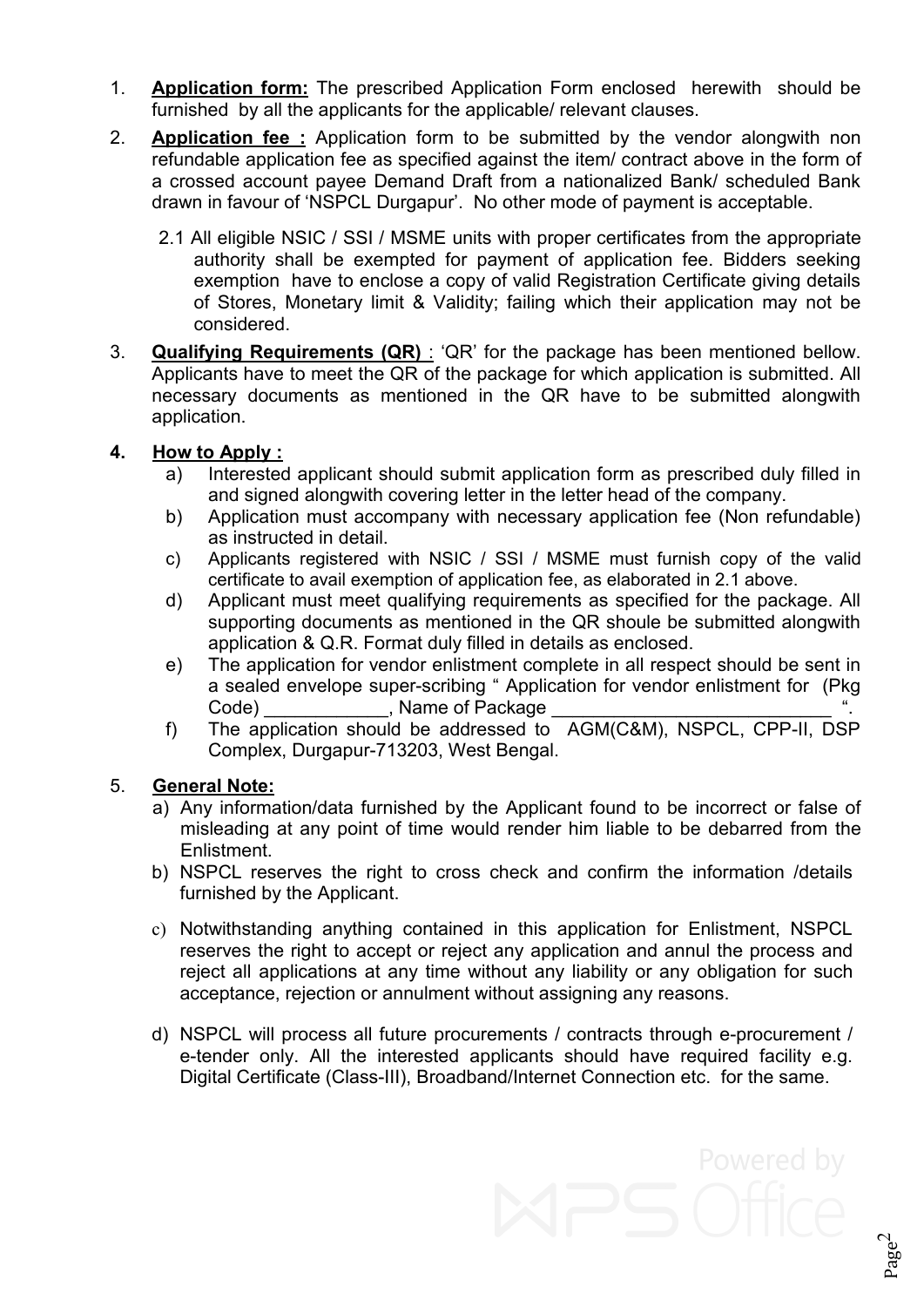|     | <b>Application Form for Enlistment of Contractors</b>         |                                           |                  |                 |  |  |
|-----|---------------------------------------------------------------|-------------------------------------------|------------------|-----------------|--|--|
| 1.0 | <b>GENERAL:</b>                                               |                                           |                  |                 |  |  |
| 1.1 | Name of the Organization                                      |                                           |                  |                 |  |  |
|     | Full Address for<br>correspondance:                           |                                           |                  |                 |  |  |
|     | Telephone & Fax No. etc.                                      |                                           |                  |                 |  |  |
| 1.2 | Mobile No. of the Concerned<br>Person(s)                      |                                           |                  |                 |  |  |
|     | <b>Email address</b>                                          |                                           |                  |                 |  |  |
|     | Website address                                               |                                           |                  |                 |  |  |
|     | i) Registered Office                                          |                                           |                  |                 |  |  |
|     | ii) Regional Offices                                          |                                           |                  |                 |  |  |
|     | Whether Registered with any                                   | Deptt/                                    | Regn.            |                 |  |  |
| 1.3 | other Deptt./ Registration No.<br>Category Govt. /Quasi Govt. | Organizatio<br>n                          | No.              | <b>Products</b> |  |  |
| (a) | Organization etc (Preferably in                               |                                           |                  |                 |  |  |
|     | Power Sector/Industry). Attach                                |                                           |                  |                 |  |  |
|     | attested copies of certificates                               |                                           |                  |                 |  |  |
| 1.3 | i) Whether the<br>Industry is<br><b>SSI/NSIC certified</b>    | i)<br>$\mathsf{ii}$                       | Yes/No<br>Yes/No |                 |  |  |
| (b) | evidence<br>documentary<br>ii)                                |                                           |                  |                 |  |  |
|     | submitted                                                     |                                           |                  |                 |  |  |
|     | Organizational set up of the                                  |                                           |                  |                 |  |  |
| 1.4 | company in detail<br><b>Whether Company</b><br>i)             | i)                                        | Yes/No           |                 |  |  |
|     | ii) Whether Partnership                                       |                                           | ii) Yes/No       |                 |  |  |
|     | iii) Whether Individual                                       | iii) Yes/No                               |                  |                 |  |  |
|     | In case of companies, date, Enclosed : Yes/No                 |                                           |                  |                 |  |  |
| 1.5 | place of<br>Registration<br>and<br>of<br>certified<br>copies  |                                           |                  |                 |  |  |
| (a) | Memorandum of Association                                     | <b>Name of Directors</b><br><b>Status</b> |                  |                 |  |  |
|     | and Articles of Association to                                |                                           |                  |                 |  |  |
|     | be furnished                                                  |                                           |                  |                 |  |  |
|     | Addresses<br>and<br>Names,<br>particulars<br>of all the       |                                           |                  |                 |  |  |
|     | Directors should be furnished                                 |                                           |                  |                 |  |  |
|     |                                                               |                                           |                  |                 |  |  |
|     | In case of partnership firm the                               | Name of Partner                           |                  | <b>Address</b>  |  |  |
|     | names of all the partners and<br>their addresses are to<br>be |                                           |                  |                 |  |  |
| 1.5 | furnished. Attested copies of                                 |                                           |                  |                 |  |  |
| (b) | Partnership<br>deed<br>to<br>be                               |                                           |                  |                 |  |  |
|     | attached. Original partnership                                |                                           |                  |                 |  |  |
|     | deed to be produced<br>for<br>Verification on demand.         |                                           |                  |                 |  |  |
| 1.5 | In case of individual following                               |                                           |                  |                 |  |  |
| (c) | may be furnished.                                             |                                           |                  |                 |  |  |

Page 3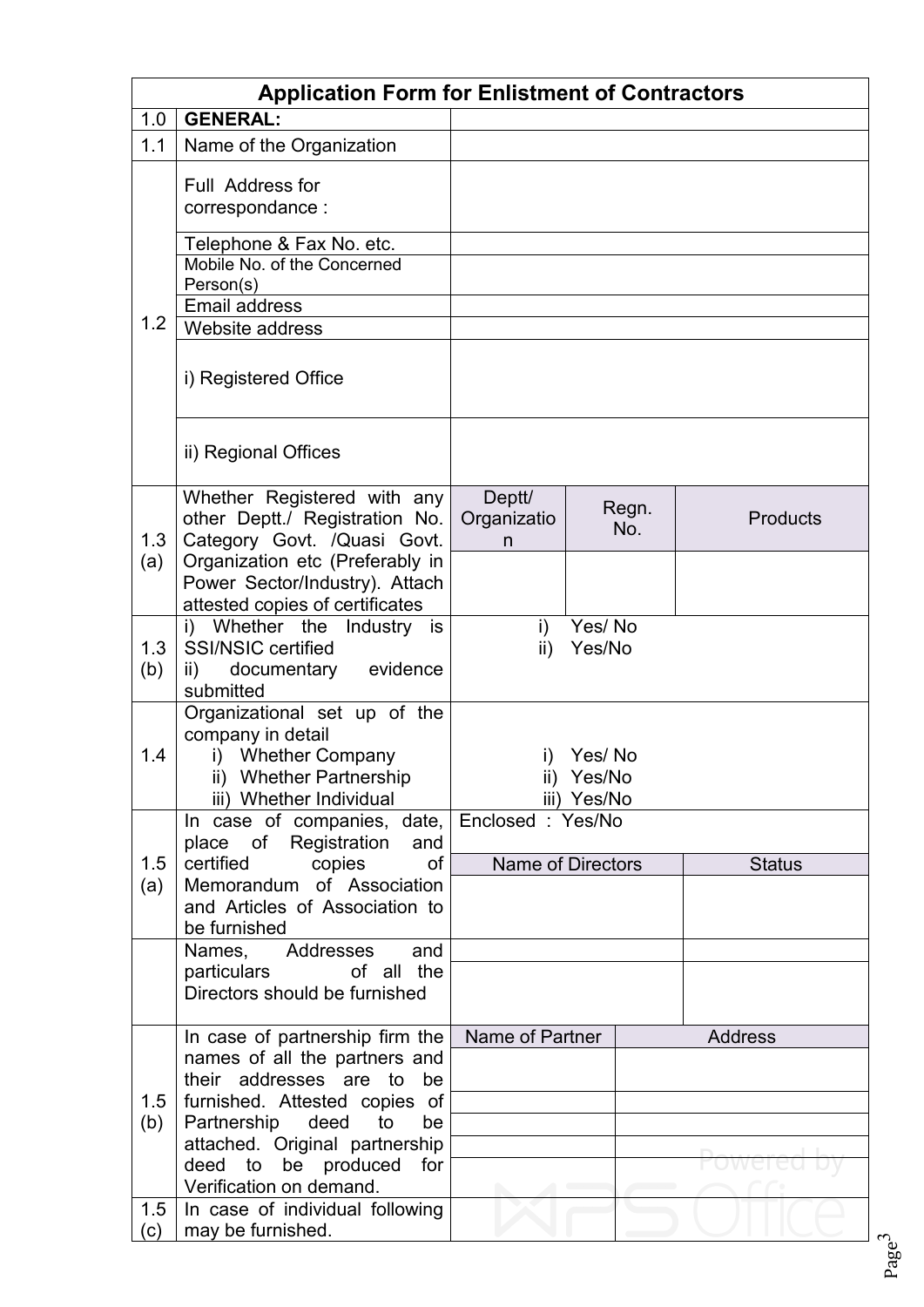|                       | <b>Full Name</b>                                                                                                                                                                                                                          |                                                                     |
|-----------------------|-------------------------------------------------------------------------------------------------------------------------------------------------------------------------------------------------------------------------------------------|---------------------------------------------------------------------|
|                       | <b>Address</b>                                                                                                                                                                                                                            |                                                                     |
|                       | Place and nature of business                                                                                                                                                                                                              |                                                                     |
|                       | Cell no, ph no, email address                                                                                                                                                                                                             |                                                                     |
|                       | Name & address of allied                                                                                                                                                                                                                  |                                                                     |
| 1.6                   | concerns, if any).                                                                                                                                                                                                                        |                                                                     |
|                       | Whether already registered or Yes / No                                                                                                                                                                                                    |                                                                     |
| 1.7                   | applied for registration in any<br>other station of NSPCL or<br>applied for registration in any<br>other name either in individual<br>or partnership                                                                                      | If Yes, details:                                                    |
| 1.8<br>(a)            | A solvency certificate granted<br>by a 1 <sup>st</sup> Class Magistrate or a<br>certificate of the banker about<br>turnover of transaction and<br>financial capacity, original to<br>be produced on demand (one<br>copy must be enclosed) | - Yes / No<br>Enclosed                                              |
| 1.8<br>(b)            | Balance sheet of the firm for<br>previous THREE financial year<br>Chartered<br>attested<br>by<br>a<br>Accountant (to be enclosed)                                                                                                         | Enclosed<br>- Yes / No                                              |
| 1.9                   | Please give following along<br>with copy of certificate /<br>registration                                                                                                                                                                 |                                                                     |
| $\mathbf{1}$          | PAN <sub>No</sub>                                                                                                                                                                                                                         |                                                                     |
| $\overline{2}$        | <b>Central Sales Tax No</b>                                                                                                                                                                                                               |                                                                     |
| 3                     | <b>State Sales Tax No</b>                                                                                                                                                                                                                 |                                                                     |
| 4                     | PF No                                                                                                                                                                                                                                     |                                                                     |
| 5                     | <b>ESIC Registration No</b>                                                                                                                                                                                                               |                                                                     |
| 6                     | Service Tax Registration No                                                                                                                                                                                                               |                                                                     |
| 1.1<br>0              | Details of relatives employed in<br>NSPCL giving full particulars<br>i.e. name designation and the<br>department unit in<br>which<br>working                                                                                              |                                                                     |
| 1.1<br>1              | Expansion plan, if any'                                                                                                                                                                                                                   |                                                                     |
| 1.1<br>$\overline{2}$ | Brief history of labor Relations<br>in the establishment in last one<br>year. Specify strikes, lockouts,<br>tool-down etc.                                                                                                                |                                                                     |
| 1.1<br>3              | Any other particulars/ merits in<br>favour                                                                                                                                                                                                |                                                                     |
| 1.1<br>4              | Micro,<br>Whether,<br>Small<br>or<br>Medium<br><b>Industry</b><br>as<br>per<br>MSMED Act '2006                                                                                                                                            | <b>MICR</b><br><b>SMALL</b><br><b>MEDIUM</b><br>O                   |
| 2.0                   | <b>TECHNICAL</b>                                                                                                                                                                                                                          |                                                                     |
| 2.1                   | Package Code (Pkg Code) of<br>Item for which Registration is<br>sought (please mention the                                                                                                                                                | Packa<br>SI<br>Package Name/ Description<br>ge<br><b>No</b><br>Code |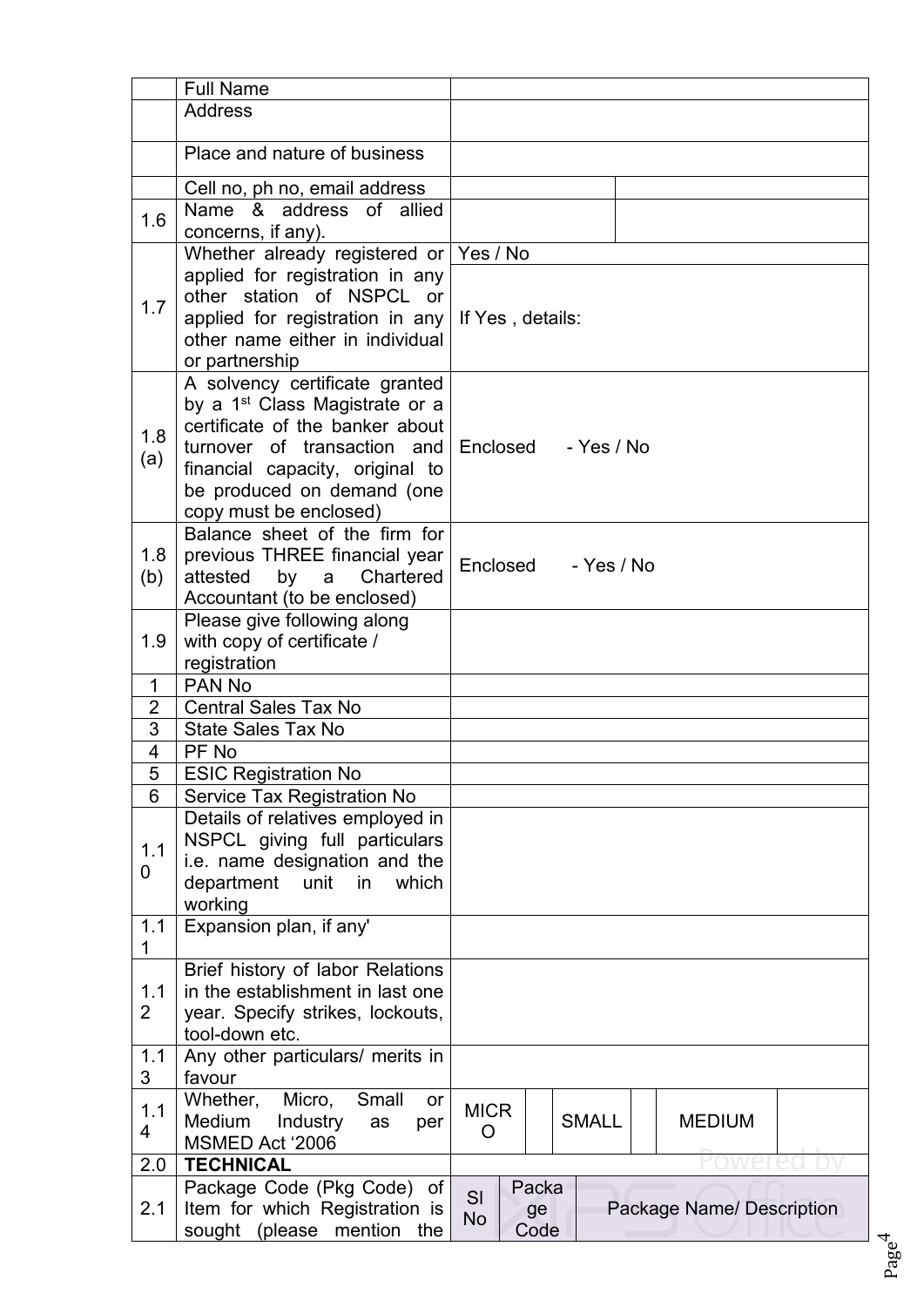|                 | category as specified in the<br>Notice/ Advertisement)                                                                                     |                                     |              | 1.                 |                                               |  |                       |                     |  |
|-----------------|--------------------------------------------------------------------------------------------------------------------------------------------|-------------------------------------|--------------|--------------------|-----------------------------------------------|--|-----------------------|---------------------|--|
|                 |                                                                                                                                            |                                     |              | 2.                 |                                               |  |                       |                     |  |
| 2.2             | If already worked as a supplier/<br>Contractor (give the following<br>details)                                                             |                                     |              |                    |                                               |  |                       |                     |  |
| SI<br><b>No</b> | Name of the Power<br><b>Station</b>                                                                                                        |                                     | Deptt        |                    | Items Supplies/<br>Nature of Work<br>executed |  | Value                 | Year                |  |
| 1.              |                                                                                                                                            |                                     |              |                    |                                               |  |                       |                     |  |
| 2.              |                                                                                                                                            |                                     |              |                    |                                               |  |                       |                     |  |
| 3.              |                                                                                                                                            |                                     |              |                    |                                               |  |                       |                     |  |
| 4.<br>5.        |                                                                                                                                            |                                     |              |                    |                                               |  |                       |                     |  |
| 2.3             | List of Machinery Available                                                                                                                |                                     |              |                    |                                               |  |                       |                     |  |
| 2.4             | List of Technical<br>Personnel                                                                                                             |                                     | SI           | Name               |                                               |  | Qualificati<br>on     | Experience          |  |
|                 |                                                                                                                                            |                                     |              |                    |                                               |  |                       |                     |  |
| 2.5             | Vendors<br><b>Bank Details</b>                                                                                                             | Bank A/C. No.                       |              | A/C<br>typ<br>е    | A/C. Name                                     |  | <b>Banker</b><br>Name | MICR / IFSC<br>Code |  |
|                 |                                                                                                                                            |                                     |              |                    |                                               |  |                       |                     |  |
| $\mathbf 1$     | 2.6 List of enclosures<br>Banker's<br>Certificate                                                                                          | Certificate<br>Solvency<br>Yes / No |              |                    |                                               |  |                       |                     |  |
| $\overline{2}$  | PAN Card                                                                                                                                   |                                     |              |                    | Yes / No                                      |  |                       |                     |  |
| 3               | Central Sales<br>Certificate                                                                                                               | Tax Registration                    |              |                    | Yes / No                                      |  |                       |                     |  |
| 4               | State<br>Sales<br>Certificate                                                                                                              | Tax                                 | Registration |                    | Yes / No                                      |  |                       |                     |  |
| 5               | Service Tax Registration No.                                                                                                               |                                     |              |                    | Yes / No                                      |  |                       |                     |  |
| $6\phantom{1}$  | <b>List Important Customers</b>                                                                                                            |                                     |              |                    | Yes / No                                      |  |                       |                     |  |
| $\overline{7}$  | Performance<br>important customers                                                                                                         | Certificate                         | from         | Yes / No           |                                               |  |                       |                     |  |
| 8               | <b>Balance Sheet for three FYs</b>                                                                                                         |                                     |              |                    | Yes / No                                      |  |                       |                     |  |
| 9               | PF No                                                                                                                                      |                                     |              | Yes / No           |                                               |  |                       |                     |  |
| 10 <sup>1</sup> | <b>ESIC Registration No</b>                                                                                                                |                                     |              | Yes / No<br>Yes/No |                                               |  |                       |                     |  |
| 11              | Service Tax Registration No.                                                                                                               |                                     |              |                    |                                               |  |                       |                     |  |
|                 | I certify that all the information and data furnished by me in this application form are<br>true and complete to the best of my knowledge. |                                     |              |                    |                                               |  |                       |                     |  |
|                 | Signature of the                                                                                                                           |                                     |              |                    |                                               |  |                       |                     |  |
|                 | Authorized Person of                                                                                                                       |                                     |              |                    |                                               |  |                       |                     |  |
|                 | Applicant                                                                                                                                  |                                     |              |                    |                                               |  |                       |                     |  |
|                 |                                                                                                                                            | Name                                |              |                    |                                               |  |                       |                     |  |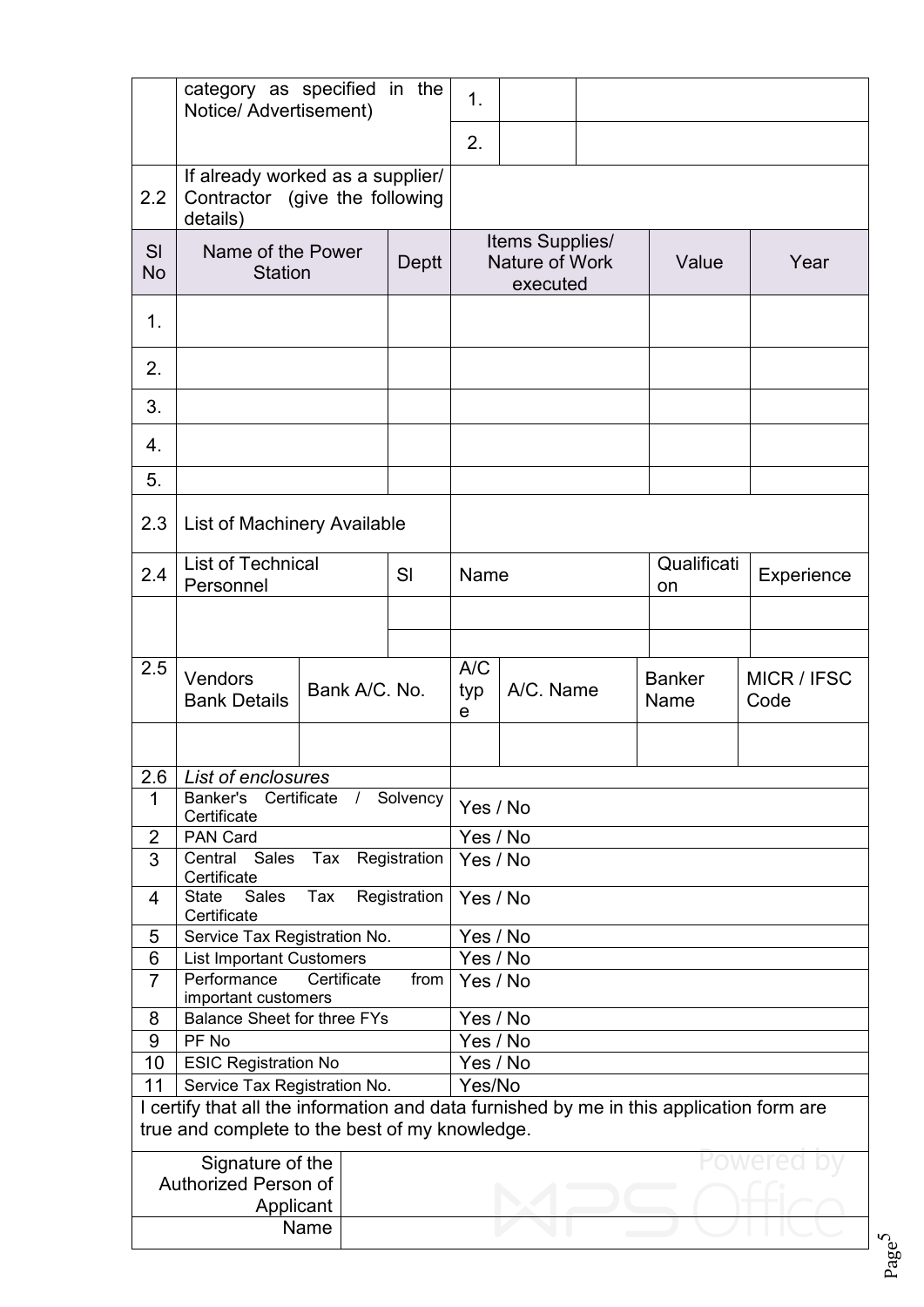|                | Designation                                                                                                  |  |  |  |  |  |
|----------------|--------------------------------------------------------------------------------------------------------------|--|--|--|--|--|
|                | Seal/Stamp                                                                                                   |  |  |  |  |  |
|                |                                                                                                              |  |  |  |  |  |
|                |                                                                                                              |  |  |  |  |  |
|                | Phone, Cell no                                                                                               |  |  |  |  |  |
|                | Email address                                                                                                |  |  |  |  |  |
| Note:          |                                                                                                              |  |  |  |  |  |
|                | A separate sheet may be attached to any column where necessary                                               |  |  |  |  |  |
| $\overline{2}$ | Please indicate your priorities for registration                                                             |  |  |  |  |  |
| 3              | Incomplete applications will not be considered                                                               |  |  |  |  |  |
| $\overline{4}$ | Vendor need not to correspond on the subject; they shall be informed as soon as<br>registration is finalized |  |  |  |  |  |



5. Other income shall not be considered for calculation of Annual Turnover.